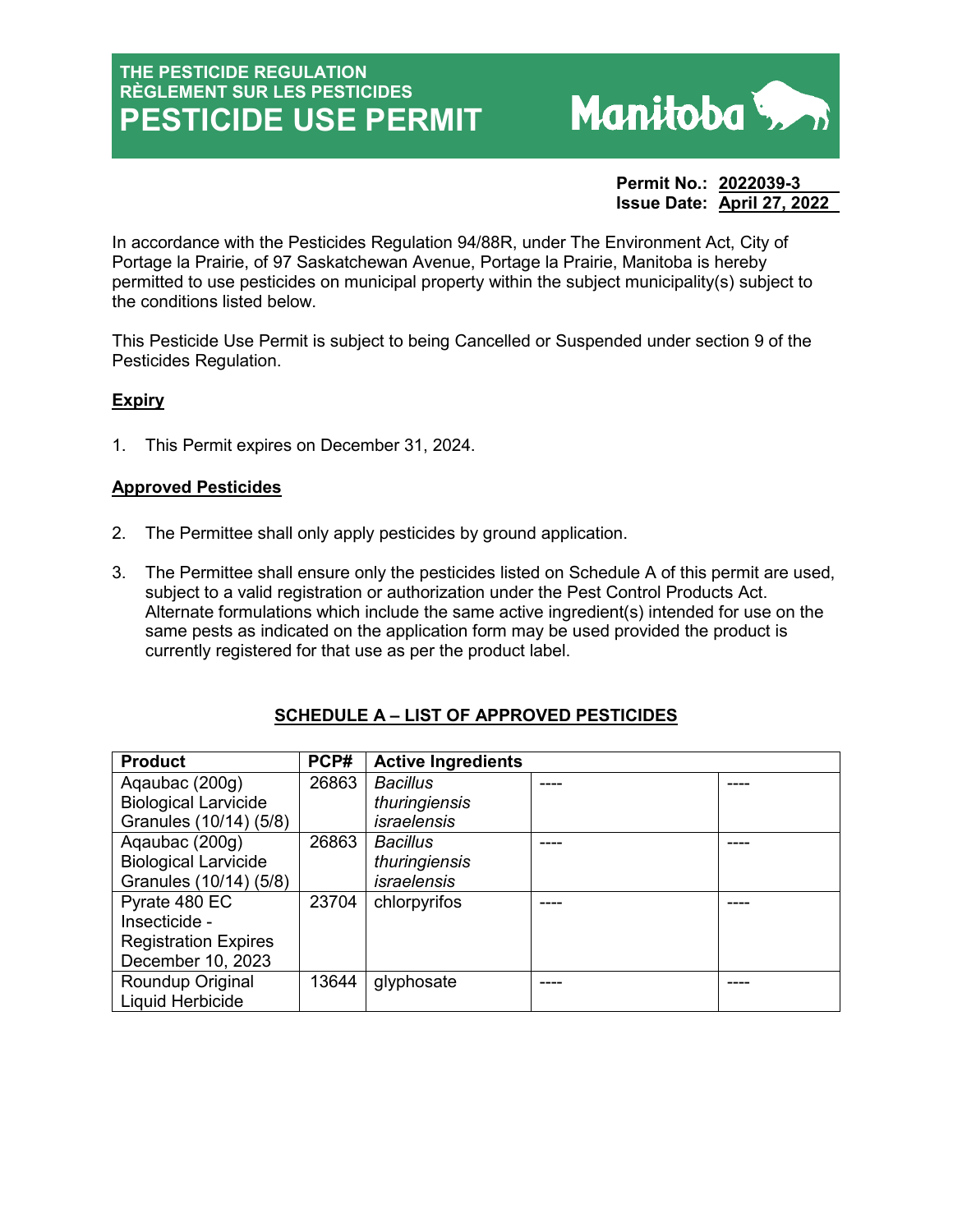Pesticide Use Permit No.: 2022039-3 City of Portage la Prairie Page 2 of 7

#### **Prohibited Pesticides**

4. The Permittee is prohibited from the application of following pesticides for the reasons as detailed below.

| Reason for Denial/Product   PCP#   Active Ingredients |  |  |  |  |
|-------------------------------------------------------|--|--|--|--|
| Not applicable.                                       |  |  |  |  |

# **DEFINITIONS**

**"adjacent property"** means a property having a common border with or abutting a specific property.

**"Director"** means an employee so designated pursuant to The Environment Act;

**"Environment Officer"** means an employee so designated pursuant to The Environment Act;

**"Permittee"** means the natural or legal person (including but not limited to a corporation, government body or partnership) who is the owner or the manager of the pesticide applications and has the authority and responsibility to ensure compliance with the permit;

**"spray exclusion zones"** means a predetermined distance from a property boundary of a self identified objector that has requested to be excluded from a pesticide use program. (In rural right of way applications the spray exclusion zone ends on the objector's side of a road allowance.)

# **GENERAL CONDITIONS**

- 5. The Permittee shall require all applicators to wear the appropriate protective equipment when handling, mixing or applying pesticides as specified by the Pest Control Products Act (Canada) label.
- 6. The Permittee shall not apply pesticides by air.
- 7. The Permittee shall provide a copy of this Pesticide Use Permit to every applicator operating under the Permit.
- 8. The Permittee shall require all applicators and contractors to have a valid commercial applicators license issued by Manitoba Agriculture.
- 9. The Permittee shall obtain a copy of the written records of pesticide applications from applicators and ensure that these records are made available for inspection and review by an Environment Officer.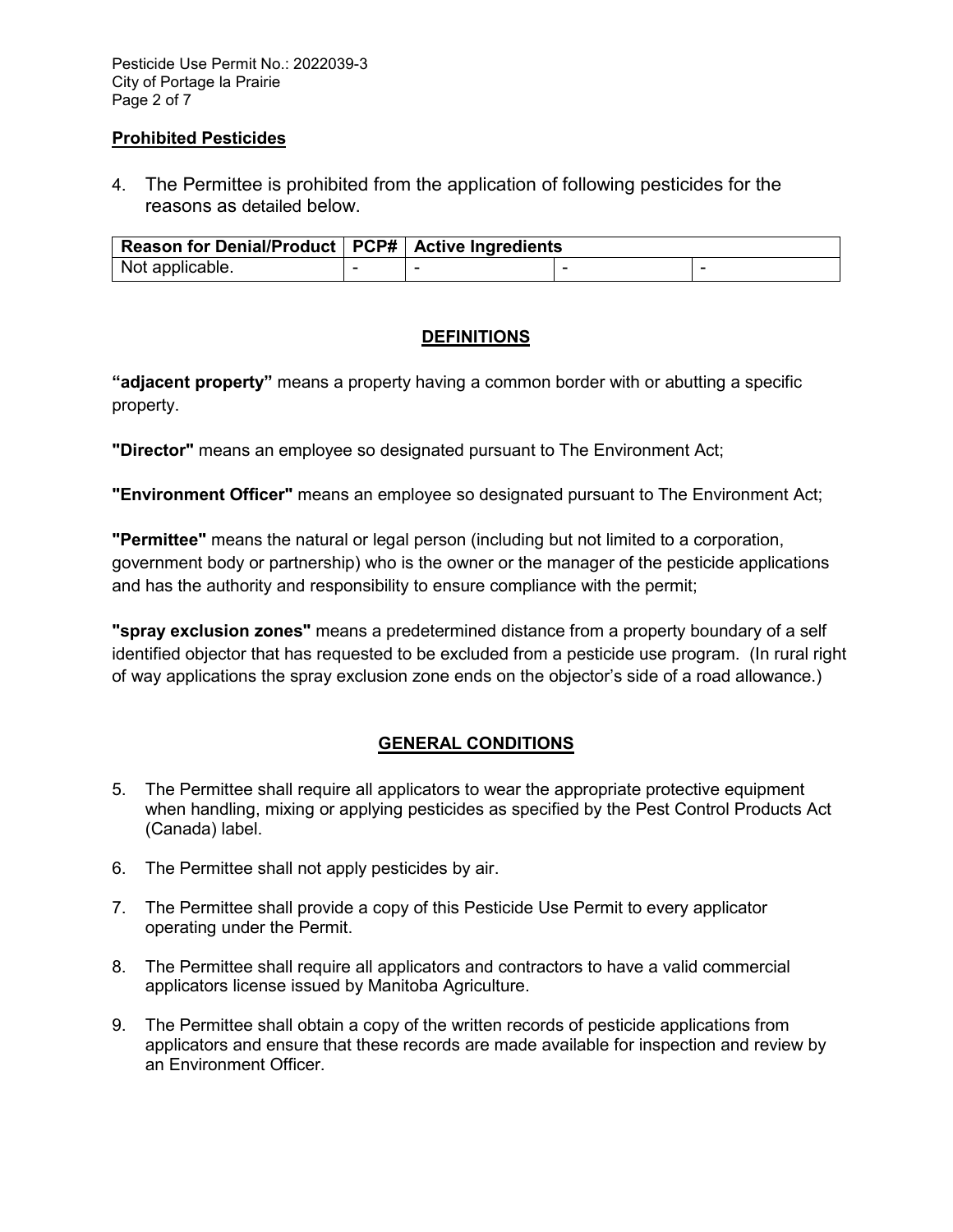Pesticide Use Permit No.: 2022039-3 City of Portage la Prairie Page 3 of 7

- 10. The Permittee shall only use pesticides that have been reviewed and approved by Manitoba Environment, Climate and Parks in accordance with this permit and any amendment thereof.
- 11. The Permittee, or a representative thereof, shall file a written Amendment Request to the Environment Officer responsible for approval prior to any change in Pest Control Products. Provided that the proposed uses do not change the current limits, terms or conditions of the permit, Amendment Requests may be approved in writing without the re-issuance of a permit.
- 12. The Permittee shall only use pesticides that are registered under the federal Pest Control Products Act.
- 13. The Permittee shall report all suspected pesticide incidents to Manitoba Environment, Climate and Parks.

# **ANNUAL INFORMATION REQUIREMENTS**

### **Public Notices and Annual Reports**

- 14. The Permittee shall provide written notification annually and in advance of application of the proposed use of pesticides in one or more issues of a newspaper or news bulletin that has general circulation in the community in which the pesticides are to be used as described in Pesticides Regulation M.R. 94/88 R, section 6 (c)(i),(ii),(iv), and (v).
- 15. The Permittee is responsible to ensure adherence to all applicable timelines, including:
	- a) In accordance with condition 14, submit a dated copy or tear sheet of the newspaper(s) or news bulletin(s) to the Environmental Approvals Branch 15 days prior to the start of pesticide application, and
	- b) submission of an annual post seasonal report in a form approved by the Director prior to March 31 of the year following the year of pesticide application.

# **RESPECTING SPRAY EXCLUSION ZONES**

- 16. The Permittee shall compile a list of residents who register their objections annually in writing to the use of pesticides and provide a spray exclusion zone(s).
- 17. The Permittee shall provide residents that have filed in accordance with condition 16, a spray exclusion zone, as follows:
	- a) general spray exclusion zone no application of chemical pesticides is permitted adjacent to a registered objectors property,
	- b) mosquito adulticiding (fogging) adulticiding equipment must be turned off within 90 meters on either side of the objector's property in the front street, side street, and rear lane.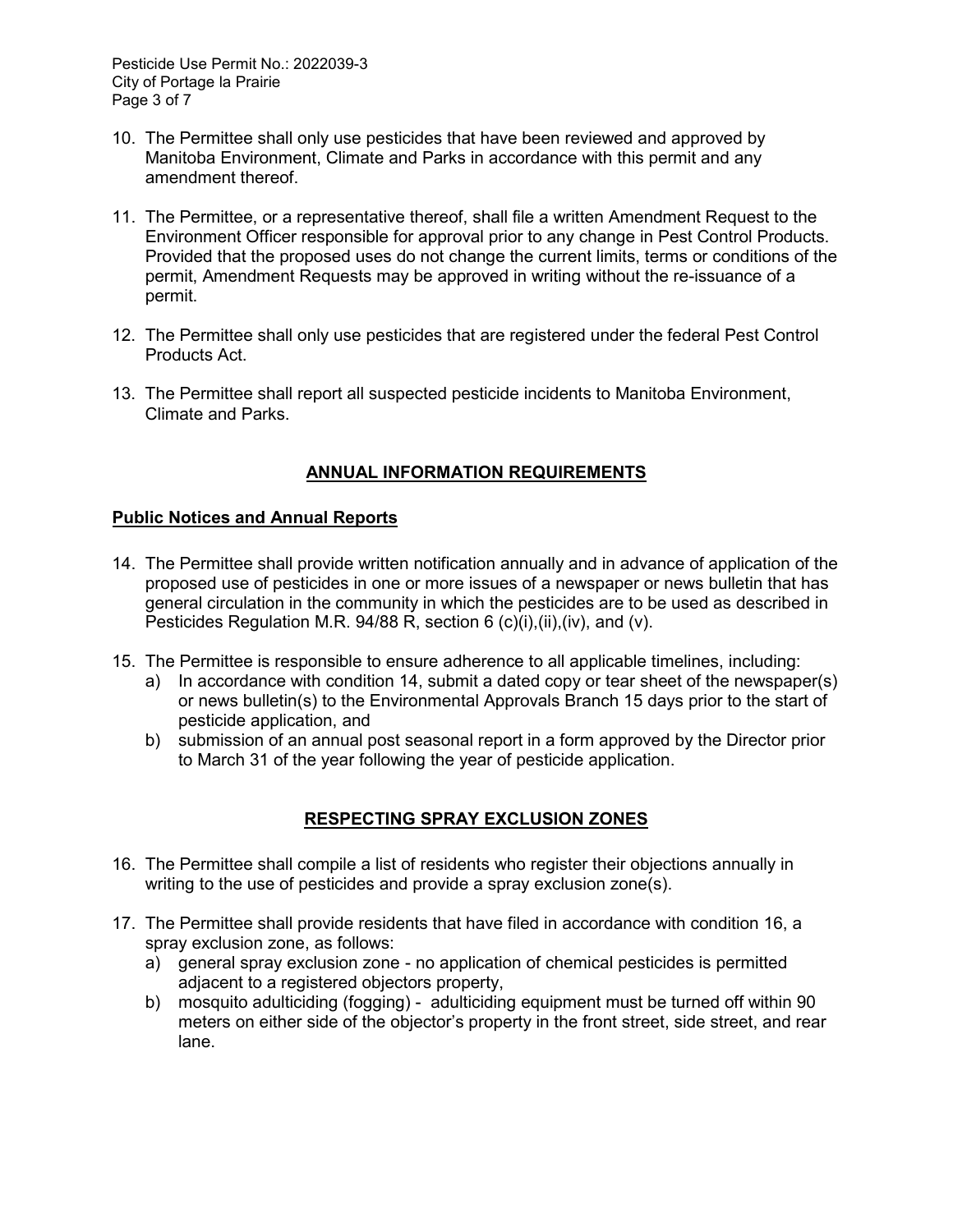- 18. In the event that a Ministerial Health Order is issued for the control of West Nile virus to the Permittee, spray exclusion zones filed under conditions 16 and 17 do not apply.
- 19. Where land to which the Permit applies is declared by a municipality to be a weed infested area pursuant to section 10(1) of The Noxious Weeds Act, the process to spray in a weed infested area is as follows:
	- a) The Permittee will submit a request to the Director for a temporary suspension of the spray exclusion zone provided for in this Permit.
	- b) The Permittee will provide the Director a written copy of the municipal by-law containing the Declaration made pursuant to The Noxious Weeds Act.
	- c) The Director may authorize a Temporary Suspension for up to one year.
	- d) The Director will advise a "Notice of the Temporary Suspension" to all applicable parties, the department responsible for The Noxious Weeds Act and such other parties as determined by the Director.

# **RESPECTING WEED CONTROL PROGRAMS**

- 20. The Permittee shall not apply herbicides, other than backpack applications or handgun spot applications, within 30 meters of open water areas.
- 21. The Permittee shall not apply herbicides to open water or to areas where fish habitat may be impacted.

# **RESPECTING INSECT CONTROL PROGRAMS**

#### **Mosquito Control**

22. The Permittee shall conduct larval monitoring prior to treating ditches, temporary or permanent pools and other wetlands with larvacides in accordance with Appendix A. Note: mosquito larva or pupa must be present prior to applying pesticides.

#### **Elm Bark Beetles (chlorpyrifos)**

- 23. The Permittee shall notify bystanders to avoid treated areas until chlorpyrifos residues used to control Elm Bark Beetle have dried.
- 24. The Permittee shall only apply one application of chlorpyrifos to control Elm Bark Beetle per season.
- 25. Except for the purpose of controlling Elm Bark Beetles, the Permittee shall not use chlorpyrifos in and around homes or other residential areas such as parks, school grounds, and playing fields.

### **Grasshopper Control**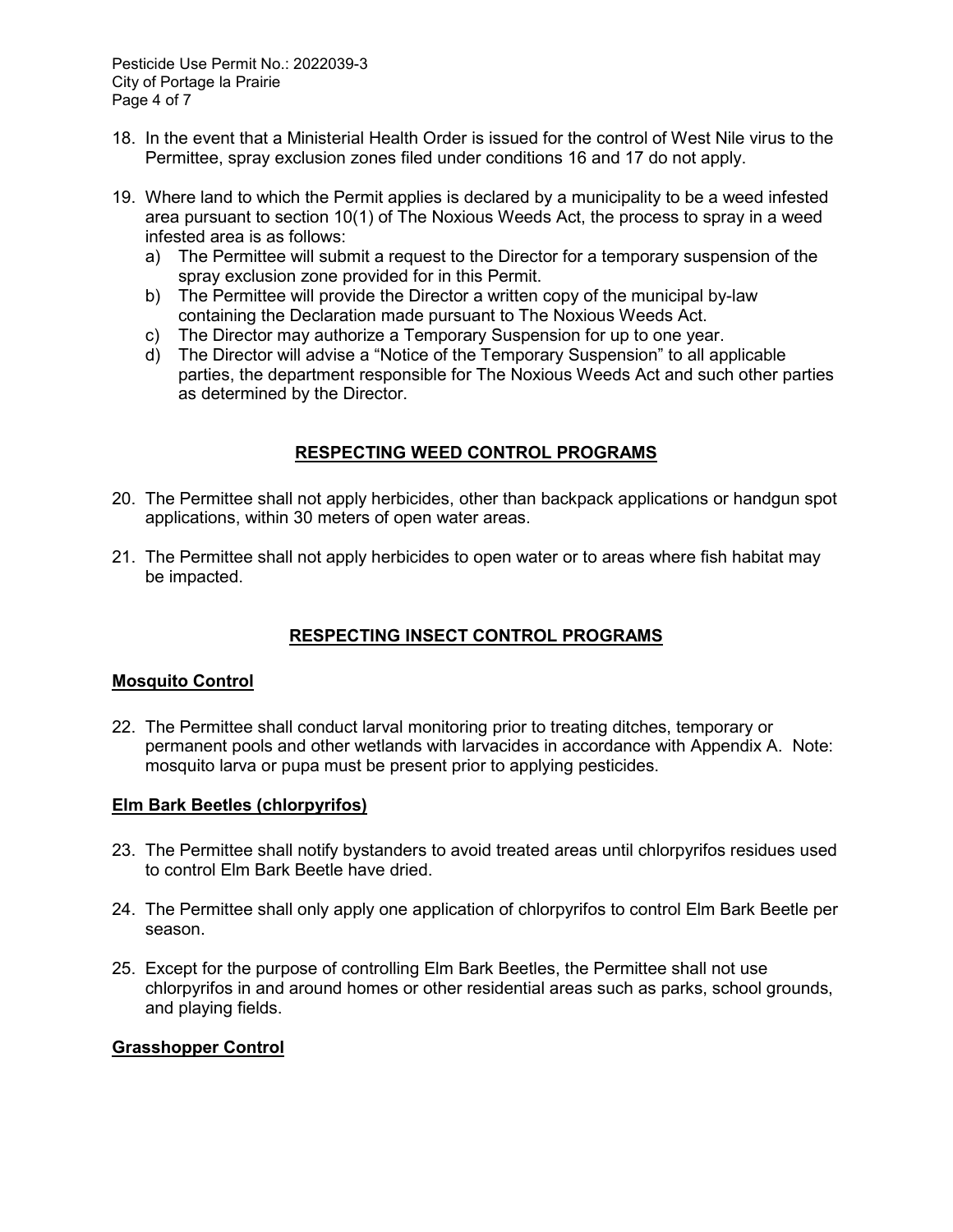Pesticide Use Permit No.: 2022039-3 City of Portage la Prairie Page 5 of 7

26. The Permittee shall not apply insecticides for grasshopper control, within 100 meters of open water areas.

#### **Beekeepers Notification**

- 27. The Permittee shall provide a 24 hour prior notice to beekeepers, who register in writing their beehive locations, when insecticides are to be applied in close proximity to hives.
- 28. The Permittee shall not apply insecticides to plants which are flowering during the time when honeybees are active.

#### **Structural Pest Control**

- 29. The Permittee shall not apply pesticides in buildings or areas of buildings when occupied by the public.
- 30. The Permittee shall provide public warning signs at major entry points, warning the public of spraying operations being undertaken.
- 31. The Permittee shall inform the public and staff of intended pesticide treatments inside public buildings a minimum of 24 hours prior to application.

#### **RESPECTING CHEMICALS**

- 32. The Permittee shall not apply water soluble persistent and/or leachable herbicides, including picloram, to areas where:
	- a) soils are very permeable through the entire profile;
	- b) soils contain sink holes over limestone bedrock; or
	- c) surfaces are composed of severely fractured rock or unconsolidated gravel and underlain by an aquifer.
- 33. The Permittee shall not apply picloram products when water is present in a municipal roadside ditch or when significant rain is expected.

# **RESPECTING RODENT CONTROL PROGRAMS**

- 34. The Permittee must adhere to the "Directions for Use" as specified on the Health Canada approved product label. Where there is any discrepancy between the product label and this permit, the most restrictive requirements apply.
- 35. The Permittee will inspect the treatment sites for dead or dying rodents no less than every 24 hours post application, and remove and properly dispose of any carcasses.
- 36. The Permittee will, upon discovery or notification of an animal den or raptor nest in, or immediately adjacent to the treatment area, notify the local Conservation Officer, and immediately remove all rodenticide treatments.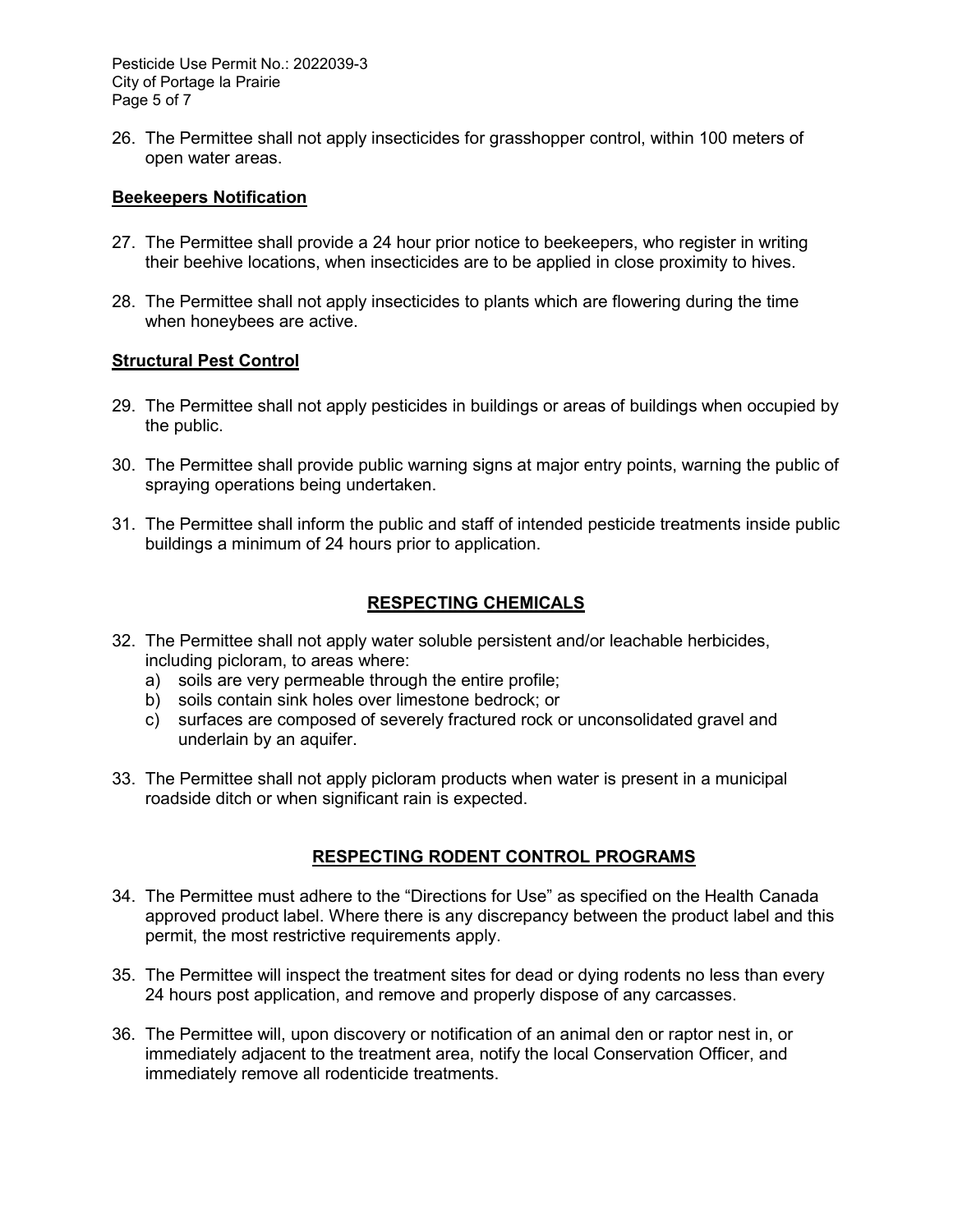Pesticide Use Permit No.: 2022039-3 City of Portage la Prairie Page 6 of 7

- 37. The Permittee shall post public warning signs at treatment sites indicating rodenticides have been distributed in the area.
- 38. The Permittee shall not place rodenticides in locations accessible to people and/or pets unless in tamper resistant bait boxes.

### **RESPECTING SENSITIVE SITES**

- 39. The Permittee shall only apply allowable pesticides on the exterior property of a school, hospital or child care centre as per Manitoba Regulation 286/2014 Non-Essential Pesticide Use Regulation or any future amendment thereof.
- 40. The Permittee shall not apply pesticides on sensitive sites when occupied by the public. Sensitive sites may be considered as follows:
	- a) Parks
	- b) Playgrounds
	- c) Ball diamonds
	- d) Picnic areas
	- e) Dog parks
- 41. The Permittee shall, where pesticides are applied to sensitive sites, to which the public have access, post warning signs at the application site for 24 hours after the application. The signs must include information regarding the:
	- a) date and time treated;
	- b) pesticide used;
	- c) pest being controlled;
	- d) applicators telephone number;
	- e) safe re-entry time where applicable in accordance with the product label, and
	- f) a symbol encouraging caution.

### **RESPECTING INTEGRATED PEST MANAGEMENT**

- 42. The Permittee shall apply Integrated Pest Management techniques in their pest management program including:
	- a) planning and managing ecosystems to prevent organisms from becoming pests;
	- b) identifying pest problems and potential pest problems;
	- c) monitoring populations of pests and beneficial organisms, damage caused by pests and environmental conditions;
	- d) using injury thresholds and/or threat of pests to ecological values in making treatment decisions;
	- e) suppressing pest populations to acceptable levels using strategies based on consideration of:
		- i) biological, physical, cultural, mechanical, behavioral and chemical control in appropriate combinations;
		- ii) environmental and human health protection; and
	- f) evaluating the effectiveness of pest management treatments.